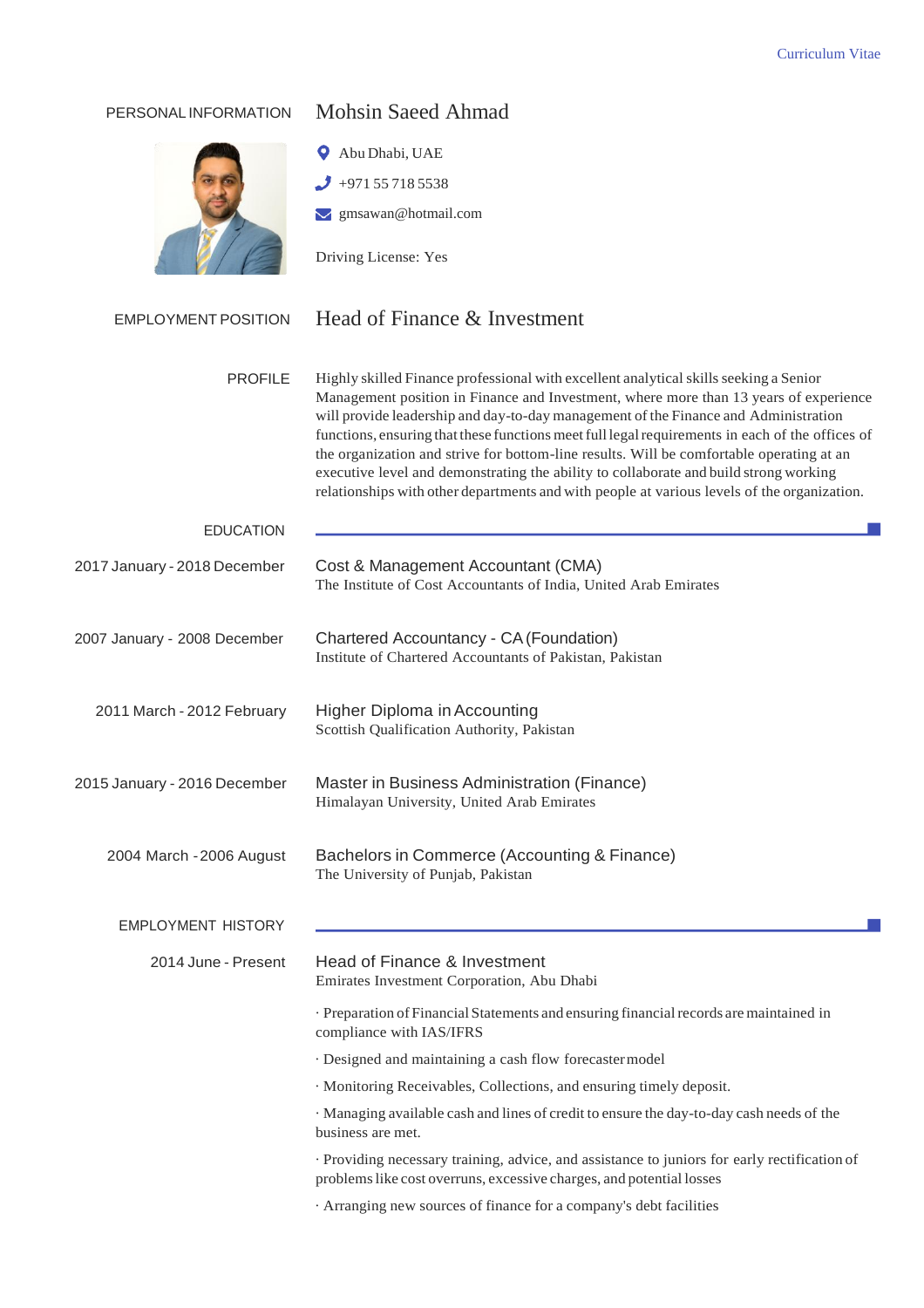· Developing financial management mechanisms that minimize financial risks

· Liaising with auditors to ensure annual monitoring is carried out

· Formulating strategic and long-term business plans

· Researching and reporting on factors influencing business performance

## Projects

· Successful win of Al Sader & Al Bahia Leisure resort Tender (Tenor 22 years) from Abu Dhabi Municipality, a project value is 120Million

· Successful win of Catering Tender (Tenor 3 years) from Abu Dhabi Media, a project value is approx. 40 Million

· Successful win of 60 Kiosks Tender (Tenor 10 years) from Abu Dhabi Municipality, a project value is approx. 75 Million

· Successful win of Noor Lighting Tender (Tenor 10 years) from Abu Dhabi Government, a project value is approx. 214Million

· Feasibility study and implementation of aChinese restaurant, totalCapex approx. 15 million

· Feasibility study and implementation forEuropean style salons, totalCapex approx. 07 million

· Business Plan of Solar factory in Kizad, Initial Capex approx. 70 Million – Construction Stage

· Feasibility study for Exchange business, initial Capex approx. 200 million.

## Accomplishments

*Improve business quality*. Set-up regular meetings with operations and finance in order to communicate operational needs, goals, vision.

*Result*: Created an enterprise collaboration system/team environment; achieved corporate goals; management support and increased operational and financial efficiency.

*Reduction of the reporting period* & cut off time, by implementing the KPIs (Key Performance Indicators) relevant to the industry.

*Result*: Expense savings in the Finance department by 33% & 10% in Operations

## 2013 January -2014 May Finance Manager

Rafada Contracting L.L.C & it's Associates, Abu Dhabi

· Obtaining and maintaining a thorough understanding ofthe financialreporting and general ledger structure.

· Ensuring that the accounting department functions are managed on an effective basis and all data is prepared in a timelymanner.

· Preparing and reviewing daily financial reports verifying and reconciling contracts, LPO's orders, vouchers, and preparing reportsto substantiate individual transactions prior to settlement.

· Reviewing, investigating, and correcting errors and inconsistenciesin financial entries, documents, and reports.

· Preparing and analyzing financialstatements/P&L,Balance Sheets; and reporting costs, revenues, financial commitments, and obligation to project future revenues and expenses or to provide advice.

· Periodical MIS reports like Ageing with emphasis on overdue amounts.

· Routine reconciliation of bank accounts and associate companies

· Integrating miscellaneous Tally reports with Excel.

## Accomplishments

*Participated* in the management of new projects; recommended solutions and improved portfolio presentation.

*Result*: Become a customer's first choice company. Fully developed the supporting